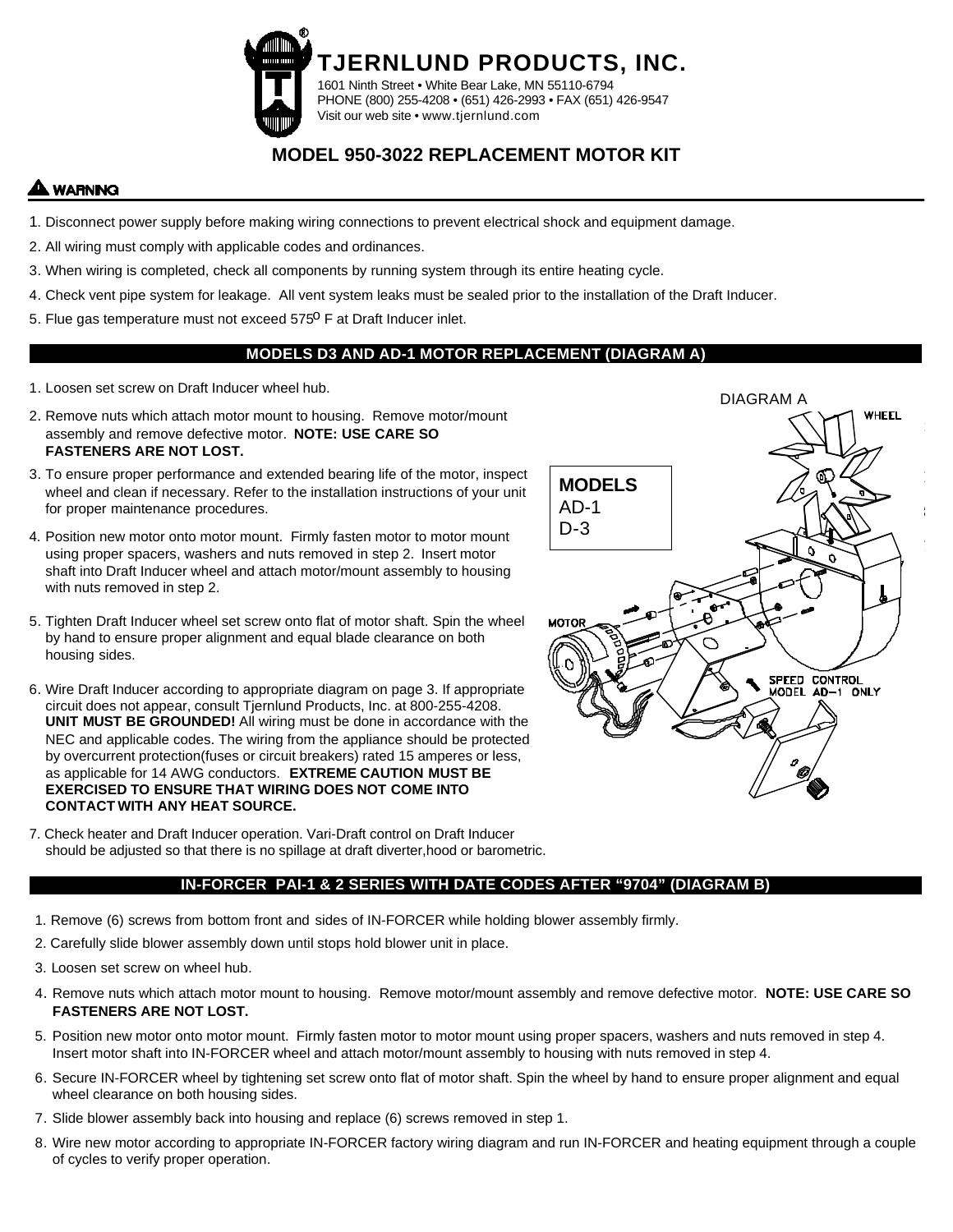#### DIAGRAM B



### **IN-FORCER PAI-1 & 2 SERIES WITH DATE CODES PRIOR TO "9705" (DIAGRAM C)**

- 1. Remove (10) screws from top and side of IN-FORCER. Loosen and remove nut inside the electrical box while holding blower assembly firmly.
- 2. Cut crimped connectors on motor leads.
- 3. Carefully remove the bottom of IN-FORCER to see housing and motor assembly.
- 4. Loosen set screw on wheel hub.
- 5. Remove nuts which attach motor mount to housing. Remove motor/mount assembly and remove defective motor. **NOTE: SAVE MOTOR STUD SPACERS THAT ATTACH TO ELECTRICAL BOX.**
- 6. Position new motor onto motor mount. Firmly fasten motor to motor mount with proper spacers, washers and nuts removed in step 5. Replace spacers on motor stud that attaches to electrical box.
- 7. Insert motor shaft into IN-FORCER wheel and attach motor/mount assembly to housing with nuts removed in step 5.
- 8. Secure wheel by tightening set screw onto motor shaft. Spin the wheel by hand to ensure proper alignment and equal wheel clearance on both housing sides.



- 9. Replace (10) screws removed in step 1. for IN-FORCER casing and replace motor stud nut.
- 10. Wire new motor according to appropriate IN-FORCER factory wiring diagram and run IN-FORCER and heating equipment through a couple of cycles to verify proper operation.